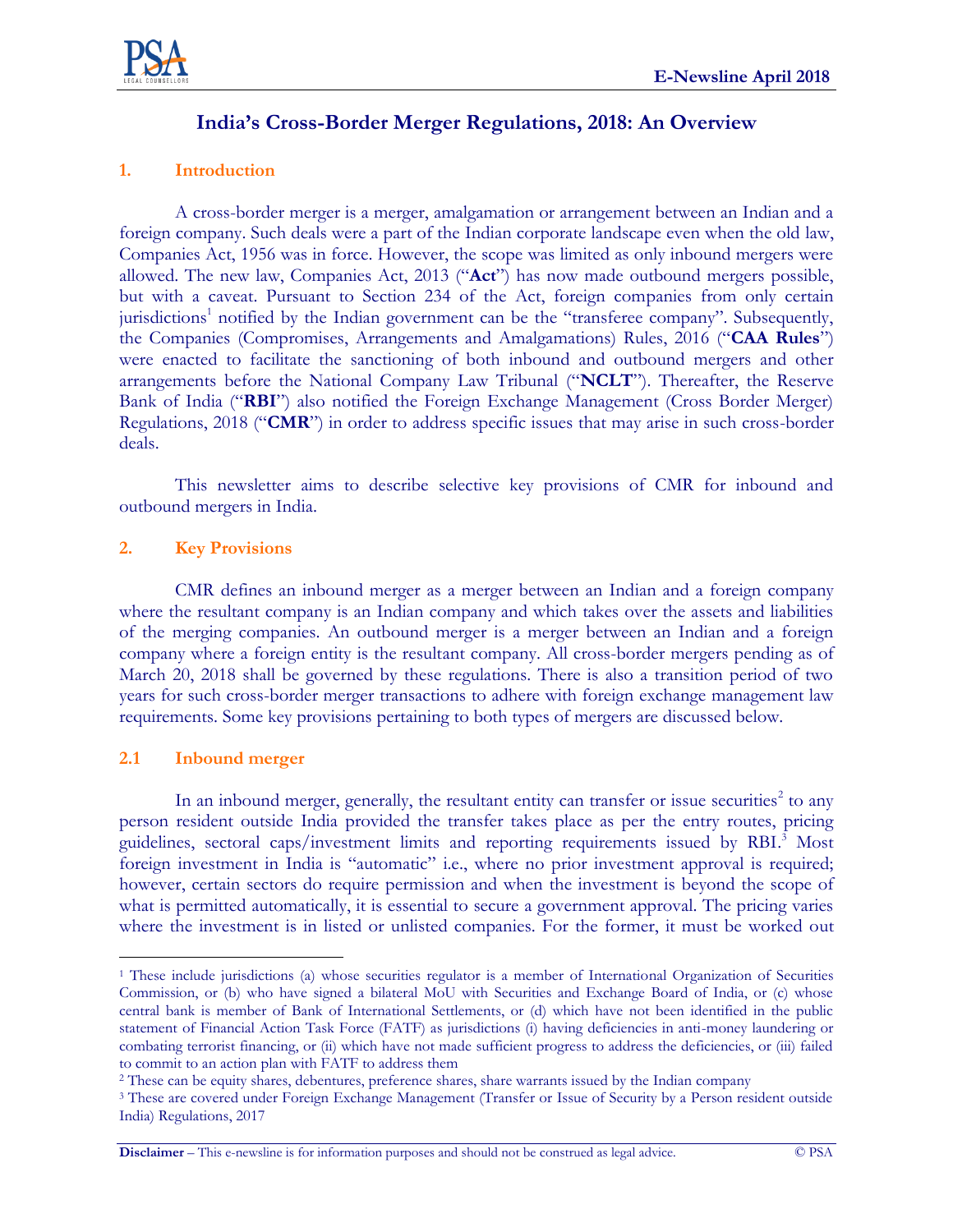according to Securities Exchange Board of India guidelines and for the latter, it must be as per internationally accepted valuation methods, which include discounted cash flow, net asset value, market price, profit earning capacity value and weighted average. If the foreign company is a joint venture or wholly-owned subsidiary of the Indian company, the transfer must conform to conditions prescribed under relevant RBI regulations.<sup>4</sup>

The Act mandates that every merger must be approved by NCLT which can take about six months, though some time for potential delays should be factored in. Upon receipt of the approval, every office of the foreign entity located outside India will be deemed to be a branch office of the resultant Indian company and such branches can be funded from India, within the prescribed thresholds.

If the offshore merging companies have taken any borrowings or issued guarantees, these will become liabilities of the resultant entity which have to be recorded in its books of accounts. In fact, they will have to be treated as external commercial borrowings ("ECBs") and conform to RBI's Master Direction on ECB within two years from the approval of the merger. ECBs are commercial loans taken by Indian entities from eligible foreign entities (who could be equity holders) which must adhere to certain parameters such as minimum maturity period (3-10 years, depending on the type of borrowing), permitted and non-permitted end-uses and other conditions. Further, all legal proceedings pending by or against the foreign company in any court, will continue by or against the resultant Indian company after the merger.

# **2.2 Outbound merger**

A person resident in India can acquire or hold securities of the resultant foreign company in accordance with relevant RBI regulations. Once the merger is approved, the guarantees or borrowings of the Indian company become liabilities of the resultant foreign company who must, consequently, repay them in accordance with approved merger scheme. For instance, if the scheme allows purchase of shares of dissenting shareholders of the Indian company, it will also become liability of the resultant company. Further, all legal proceedings pending by or against the Indian company will continue by or against the resultant foreign company after the merger.

Indian offices of the transferor Indian company will be deemed to be a branch office of the resultant foreign company. Typically, a branch is registered in India as a place of business of a foreign entity. The eligibility criteria, registration process and compliances of a branch are covered under applicable RBI regulations. <sup>5</sup> Generally, a foreign entity will apply to an authorized bank to obtain approval letter to set up a branch office. However, under CMR this approval is deemed to be given provided the concerned branch conforms to all compliances prescribed by these regulations, which are not detailed here. The operations of a branch are narrower than a corporation and it cannot undertake anything outside the scope of the listed activities. These include:

export/import of goods,

 $\overline{a}$ 

**Disclaimer** – This e-newsline is for information purposes and should not be construed as legal advice. © PSA

<sup>4</sup> These conditions are mentioned under Regulation 6 of Foreign Exchange Management (Transfer or Issue of any Foreign Security) Regulations, 2004

<sup>5</sup> This is Foreign Exchange Management (Establishment in India of a Branch Office or Liaison Office or a Project Office or any other place of business) Regulations, 2016